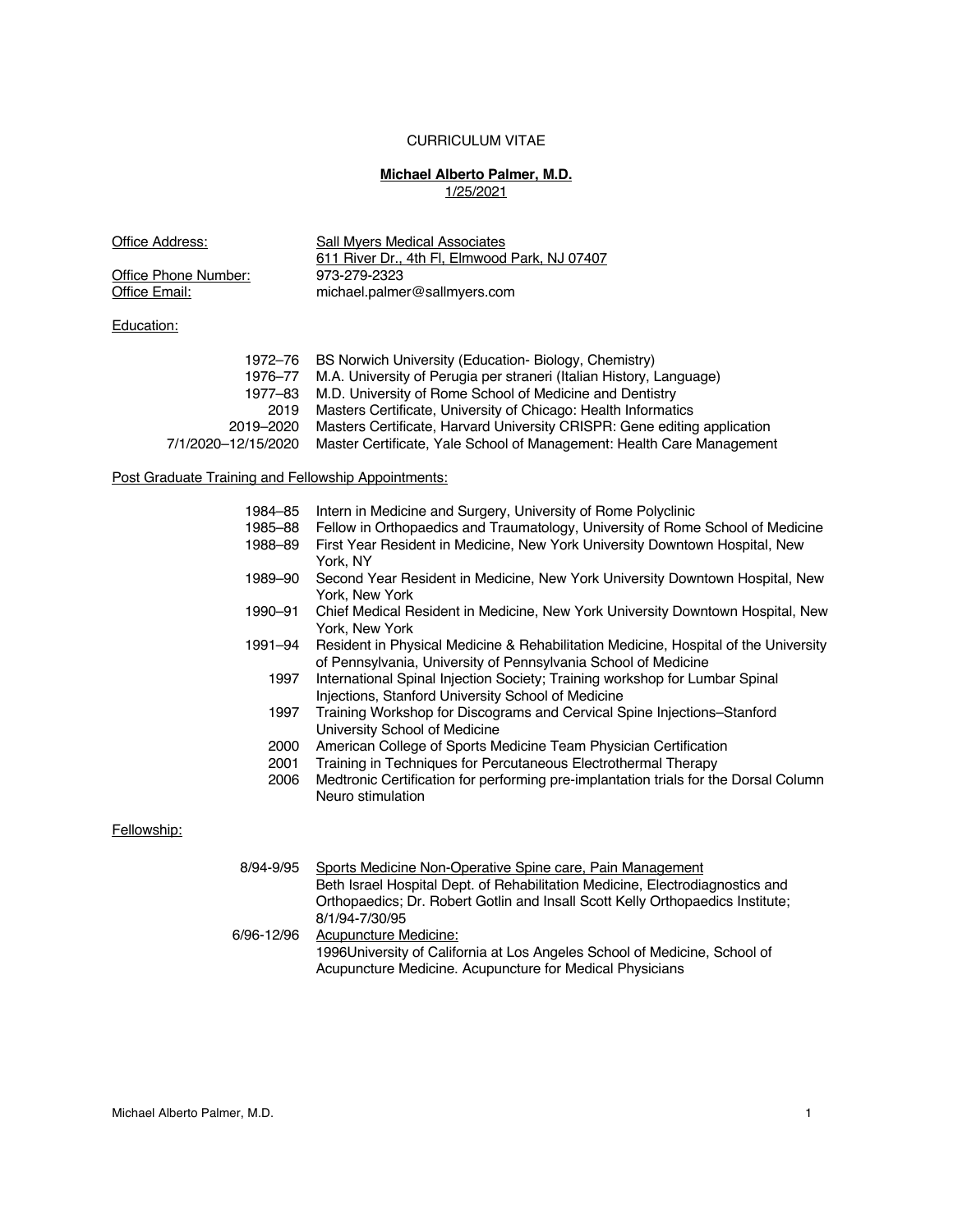#### Private Practice:

Princeton Orthopaedic and Rehabilitation Associates 325 Princeton Ave, Princeton, New Jersey 08540 609-924-8131 Attending: Dept. of Rehabilitation Medicine, Dept. of Neurophysiology and Spinal Cord Intraoperative Monitoring; the Medical Center of Princeton, Princeton, New Jersey

#### **Military Service:**

| 1972–76 Air Force ROTC/Commission USAF |
|----------------------------------------|
|----------------------------------------|

- 1976–80 Active Duty USAF in Italy-NATO Special Forces Aviation Division
	- 1989 USAF Reserves, Westover AFB Flight Surgeon<br>1990 Completion of the Aeronautical School Aerospa
	- Completion of the Aeronautical School Aerospace Medicine at Brooks Air Force Base San Antonio TX
	- Primary course Board certification in aerospace medicine
	- 1990 Completion of Water Survival School USAF/Navy Seal Training, Key West Florida
	- 1992 Elected to Aerospace Medicine Council at Westover Air Force Base, Northeast Air **Station**
	- 1992 Executive Chairman of the Pharmacy Committee, USAF 439th AMC Hospital
	- 1992 Member of the Infectious Disease Control Committee for Westover Air Force Base
	- 1993 Promotion to rank of Major
	- 1995 Director of Tri-service Emergency medical Response Team Training Program; Northeast School, Westover Air Reserve Base
	- 1997 Appointed Chief of Aerospace Medicine and Occupational Medicine, Westover Air Reserve Base, 439th Aeromedical Mobility Squadron
	- 1997 Appointed Instructor of Military Trauma Medicine: Top Star; School of Advance Trauma USAF Medical Center; Travis AFB, Wilford Hall Medical Center, Lackland AFB
	- 1998 Completion of S.E.R.E. training, USAF San Antonio Texas
	- 2001 Mobilized to Active Military Duty in support of Operation Enduring Freedom
	- 2002 Appointed commander of the 439th Aeromedical Squadron B Unit training
	- assembly, Westover ARB, Massachusetts.
	- 2002 Promotion Select to rank of Lieutenant Colonel
	- 2002 Promoted to Senior Flight Surgeon
	- 2002 Mobilized to Active Military Duty in Support of Operation Iraqi Freedom
	- 2002 Deactivated from Active duty returned to reserve status
	- 2008 Reassigned to Flight Medicine Department McGuire AFB and 47TH Air Refueling Wing
	- 2009 Promoted to Chief Command Flight surgeon
	- 2016 Retired from the USAFR 2016 Lt. Col

### Faculty Appointments:

| 1991–94      | Instructor of Rehabilitation Medicine, University of Pennsylvania School of       |
|--------------|-----------------------------------------------------------------------------------|
|              | Medicine                                                                          |
| 1994-1995    | Instructor of Rehabilitation Medicine and Pain Management Albert Einstein College |
|              | of Medicine                                                                       |
| 1996–present | Consultant Sports Medicine; the College of New Jersey                             |
| 1997-present | Pre-Medical Advisor/ preceptor: Princeton University                              |
| 1997-present | School physician at Princeton High School sponsoring the student athletic trainer |
|              | program                                                                           |